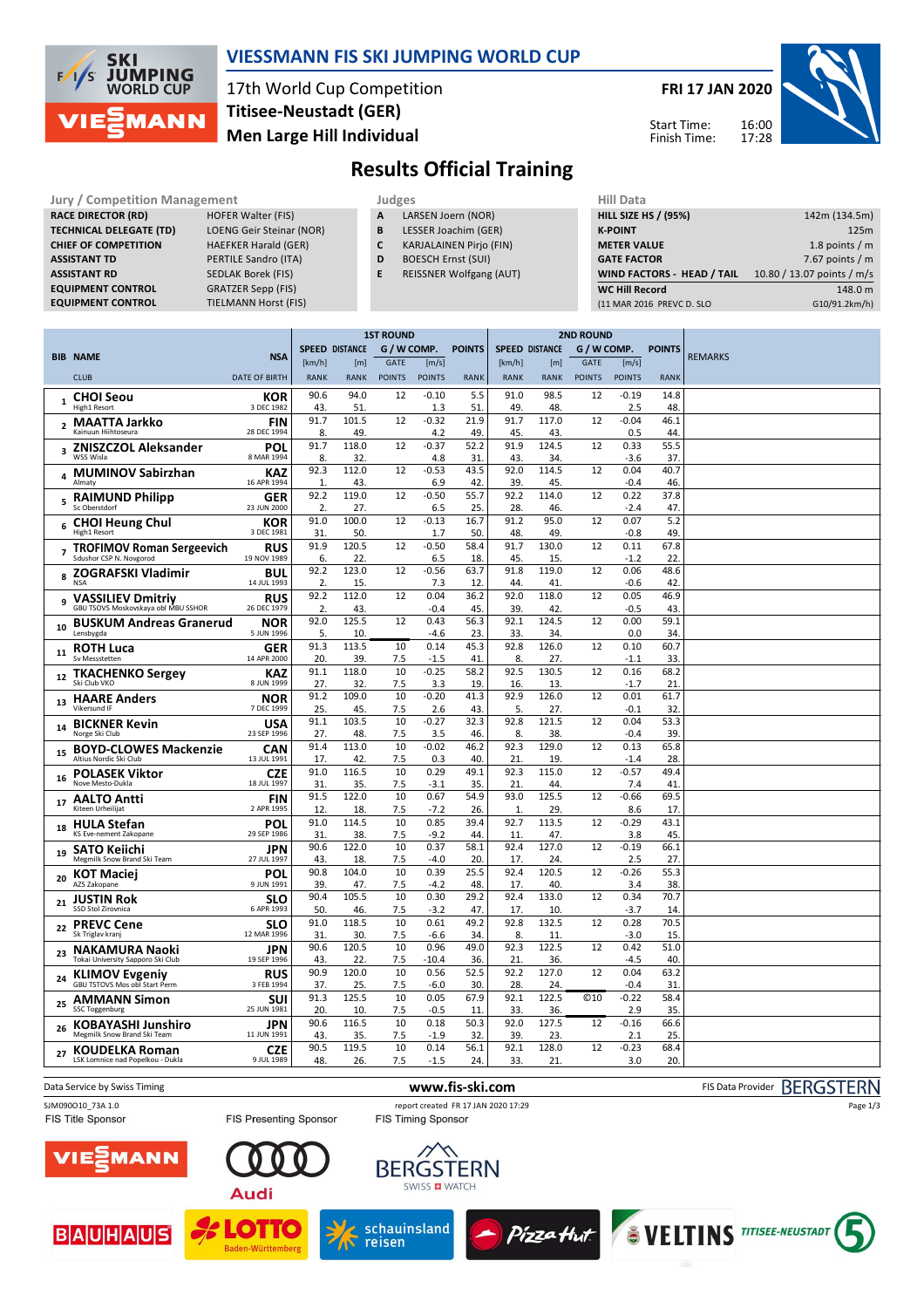

### **VIESSMANN FIS SKI JUMPING WORLD CUP**

17th World Cup Competition **Men Large Hill Individual Titisee-Neustadt (GER)**

**FRI 17 JAN 2020**



16:00 17:28 Start Time: Finish Time:

# **Results Official Training**

|    |                                                  |                           | <b>1ST ROUND</b> |                       |               |                 |               |                       | <b>2ND ROUND</b> |               |                   |                        |                |
|----|--------------------------------------------------|---------------------------|------------------|-----------------------|---------------|-----------------|---------------|-----------------------|------------------|---------------|-------------------|------------------------|----------------|
|    |                                                  |                           |                  | <b>SPEED DISTANCE</b> | G / W COMP.   |                 | <b>POINTS</b> | <b>SPEED DISTANCE</b> |                  | G / W COMP.   |                   | <b>POINTS</b>          |                |
|    | <b>BIB NAME</b>                                  | <b>NSA</b>                | [km/h]           | [m]                   | GATE          | [m/s]           |               | [km/h]                | [m]              | <b>GATE</b>   | [m/s]             |                        | <b>REMARKS</b> |
|    | <b>CLUB</b>                                      | <b>DATE OF BIRTH</b>      | <b>RANK</b>      | <b>RANK</b>           | <b>POINTS</b> | <b>POINTS</b>   | <b>RANK</b>   | <b>RANK</b>           | <b>RANK</b>      | <b>POINTS</b> | <b>POINTS</b>     | <b>RANK</b>            |                |
| 28 | <b>HAYBOECK Michael</b>                          | AUT                       | 91.5             | 113.5                 | 10            | $-0.27$         | 50.3          | 93.0                  | 126.5            | 12            | $-0.33$           | 67.0                   |                |
|    | UVB Hinzenbach-Oberoesterreich                   | 5 MAR 1991                | 12.              | 39.                   | 7.5           | 3.5             | 32.           | $\mathbf{1}$          | 26.              |               | 4.3               | 23                     |                |
| 29 | ZAJC Timi                                        | SLO                       | 90.5             | 120.5                 | 10            | 0.22            | 57.0          | 92.1                  | 128.5            | 12            | $-0.36$           | 71.0                   |                |
|    | SSK Ljubno BTC                                   | 26 APR 2000               | 48.              | 22.                   | 7.5           | $-2.4$          | 22.           | 33.                   | 20.              |               | 4.7               | 13                     |                |
| 30 | <b>PASCHKE Pius</b><br><b>WSV Kiefersfelden</b>  | <b>GER</b><br>20 MAY 1990 | 90.8<br>39.      | 117.0<br>34.          | 10<br>7.5     | 0.45<br>$-4.9$  | 48.2<br>37.   | 92.4<br>17.           | 125.5<br>29.     | 12            | $-0.42$<br>5.5    | 66.4<br>26.            |                |
| 31 | <b>SCHLIERENZAUER Gregor</b>                     | AUT                       | 91.7             | 128.5                 | 10            | 0.40            | 69.5          | 93.0                  | 130.0            | 12            | $-0.21$           | 71.7                   |                |
|    | SV Innsbruck-Bergisel-Tirol                      | 7 JAN 1990                | 8.               | 9.                    | 7.5           | $-4.3$          | 9.            | $\mathbf{1}$          | 15.              |               | 2.7               | 12                     |                |
| 32 | <b>SCHMID Constantin</b>                         | <b>GER</b>                | 91.6             | 121.5                 | 10            | 0.36            | 57.3          | 92.9                  | 128.0            | 12            | $-0.10$           | 66.7                   |                |
|    | Wsv Oberaudorf                                   | 27 NOV 1999               | 11.              | 20.                   | 7.5           | $-3.9$          | 21            | 5.                    | 21.              |               | 1.3               | 24                     |                |
| 33 | <b>HOERL Jan</b>                                 | AUT                       | 90.6             | 115.0                 | 10            | 0.26            | 46.7          | 92.2                  | 125.5            | 12            | $-0.62$           | 69.0                   |                |
|    | SC Bischofshofen                                 | 16 OCT 1998               | 43.<br>91.4      | 37.<br>123.0          | 7.5<br>10     | $-2.8$<br>0.28  | 38.<br>60.9   | 28.<br>92.6           | 29.<br>121.0     | 12            | 8.1<br>$-0.34$    | 19<br>57.2             |                |
| 34 | <b>PREVC Domen</b><br>Sk Triglav kranj           | SLO<br>4 JUN 1999         | 17.              | 15.                   | 7.5           | $-3.0$          | 17.           | 13.                   | 39.              |               | 4.4               | 36.                    |                |
|    |                                                  | JPN                       | 91.1             | 125.0                 | 10            | $-0.08$         | 68.5          |                       | <b>DNS</b>       |               |                   |                        |                |
| 35 | <b>ITO Daiki</b><br>Megmilk Snow Brand Ski Team  | 27 DEC 1985               | 27.              | 13.                   | 7.5           | 1.0             | 10.           |                       |                  |               |                   |                        |                |
|    | <b>JOHANSSON Robert</b>                          | <b>NOR</b>                | 91.8             | 132.0                 | 10            | 0.16            | 78.4          | 93.0                  | 136.5            | 12            | $-0.05$           | 81.4                   |                |
| 36 | Soere Aal IL                                     | 23 MAR 1990               | 7.               | 5.                    | 7.5           | $-1.7$          | 2.            | $\mathbf{1}$          | 5.               |               | 0.7               | 6                      |                |
| 37 | <b>LEYHE Stephan</b>                             | <b>GER</b>                | 91.2             | 121.0                 | 10            | $-0.06$         | 61.1          | 92.7                  | 137.0            | 12            | $-0.04$           | 82.1                   |                |
|    | SC Willingen                                     | 5 JAN 1992                | 25.              | 21.                   | 7.5           | 0.8             | 16.           | 11                    | 4.               |               | 0.5               | 5.                     |                |
| 38 | <b>HUBER Daniel</b>                              | AUT                       | 91.0             | 118.5                 | 10            | 0.09            | 54.8          | 92.3                  | 129.5            | 11            | $-0.04$           | 72.4                   |                |
|    | SC Seekirchen-Salzburg                           | 2 JAN 1993                | 31.              | 30.                   | 7.5           | $-1.0$          | 27.           | 21                    | 17.              | 3.8           | 0.5               | 11                     |                |
| 39 | <b>ZYLA Piotr</b><br>WSS Wisla                   | POL                       | 91.0             | 119.0                 | 10            | 0.29            | 53.6          | 92.1                  | 134.0            | 11            | 0.24              | 77.4                   |                |
|    |                                                  | 16 JAN 1987               | 31.<br>91.5      | 27.<br>113.5          | 7.5<br>10     | $-3.1$<br>0.05  | 28.<br>46.3   | 33.                   | 8.<br><b>DNS</b> | 3.8           | $-2.6$            | 9                      |                |
| 40 | SATO Yukiya<br>Megmilk Snow Brand Ski Team       | JPN<br>19 JUN 1995        | 12.              | 39.                   | 7.5           | $-0.5$          | 39.           |                       |                  |               |                   |                        |                |
|    | <b>LANISEK Anze</b>                              | SLO                       | 91.5             | 122.5                 | 10            | 0.04            | 62.6          | 92.3                  | 130.5            | 11            | 0.33              | 70.1                   |                |
| 41 | Ssk Menges                                       | 20 APR 1996               | 12.              | 17.                   | 7.5           | $-0.4$          | 15.           | 21                    | 13.              | 3.8           | $-3.6$            | 16                     |                |
|    | <b>FORFANG Johann Andre</b>                      | <b>NOR</b>                | 91.1             | 125.0                 | 10            | 0.35            | 63.7          | 92.2                  | 135.0            | 11            | 0.32              | 78.3                   |                |
| 42 | <b>Tromsoe Skiklub</b>                           | 4 JUL 1995                | 27.              | 13.                   | 7.5           | $-3.8$          | 12.           | 28.                   | 7.               | 3.8           | $-3.5$            | 8                      |                |
| 43 | <b>PREVC Peter</b>                               | SLO                       | 91.4             | 133.0                 | 10            | 0.83            | 72.9          | 92.6                  | 133.5            | 11            | 0.21              | 76.8                   |                |
|    | SK Triglav Kranj                                 | 20 SEP 1992               | 17.              | 4.                    | 7.5           | $-9.0$          | 8.            | 13.                   | 9.               | 3.8           | $-2.3$            | 10.                    |                |
|    | <b>ASCHENWALD Philipp</b><br>SC Maverhofen-Tirol | <b>AUT</b>                | 91.3             | 135.0                 | 10            | 0.97            | 75.0          | 92.6                  | 129.5            | 11            | 0.57              | 65.7                   |                |
|    |                                                  | 12 NOV 1995               | 20.<br>91.5      | $\mathbf{1}$<br>133.5 | 7.5<br>09     | $-10.5$<br>1.07 | 5.<br>75.0    | 13.<br>92.9           | 17.<br>139.0     | 3.8<br>11     | $-6.2$<br>0.25    | 29                     |                |
|    | <b>TANDE Daniel Andre</b><br>Kongsberg If        | <b>NOR</b><br>24 JAN 1994 | 12.              | 3.                    | 11.3          | $-11.6$         | 5.            | 5.                    | $\mathbf{1}$     | 3.8           | $-2.7$            | 86.3<br>3.             |                |
|    | <b>STOCH Kamil</b>                               | POL                       | 90.4             | 134.0                 | 09            | 1.07            | 75.9          | 91.5                  | 132.5            | 10            | 0.22              | 78.6                   |                |
| 46 | KS Eve-nement Zakopane                           | 25 MAY 1987               | 50.              | 2.                    | 11.3          | $-11.6$         | 4.            | 47.                   | 11.              | 7.5           | $-2.4$            | $\overline{7}$         |                |
|    | <b>LINDVIK Marius</b>                            | NOR                       | 91.3             | 125.5                 | 09            | 0.79            | 63.7          | 92.3                  | 125.0            | 10            | 0.34              | 63.8                   |                |
| 47 | Raelingen Skiklubb                               | 27 JUN 1998               | 20.              | 10.                   | 11.3          | $-8.5$          | 12            | 21                    | 32.              | 7.5           | $-3.7$            | 30                     |                |
| 48 | <b>KUBACKI Dawid</b>                             | POL                       | 90.7             | 130.0                 | 09            | 0.21            | 78.0          | 92.2                  | 137.5            | 10            | 0.12              | 88.7                   |                |
|    | TS Wisla Zakopane                                | 12 MAR 1990               | 42.              | 7.                    | 11.3          | $-2.3$          | 3.            | 28.                   | 3.               | 7.5           | $-1.3$            | $\overline{2}$         |                |
| 49 | <b>KOBAYASHI Ryoyu</b>                           | JPN                       | 90.8             | 131.5                 | 09            | $-0.04$         | 83.5          | 92.1                  | 138.5            | 10            | 0.27              | 88.9                   |                |
|    | Tsuchiya Home Ski Team                           | 8 NOV 1996                | 39.              | 6.                    | 11.3          | 0.5             | 1.            | 33.                   | 2.               | 7.5           | $-2.9$            | $\mathbf{1}$           |                |
| 50 | <b>KRAFT Stefan</b><br>SV Schwarzach-Salzburg    | AUT<br>13 MAY 1993        | 91.3             | 129.5                 | 09            | 0.45            | 74.5<br>7.    | 92.3                  | 136.0            | 10            | 0.39              | 83.1                   |                |
|    |                                                  |                           | 20.<br>90.9      | 8.<br>119.0           | 11.3<br>09    | -4.9<br>0.67    | 53.3          | 21<br>92.0            | 6.<br>125.0      | 7.5<br>10     | $-4.2$<br>$-0.14$ | $\overline{4}$<br>69.3 |                |
| 51 | <b>GEIGER Karl</b><br>SC 1906 Oberstdorf         | GER<br>11 FEB 1993        | 37.              | 27.                   | 11.3          | $-7.2$          | 29.           | 39.                   | 32.              | 7.5           | 1.8               | 18.                    |                |